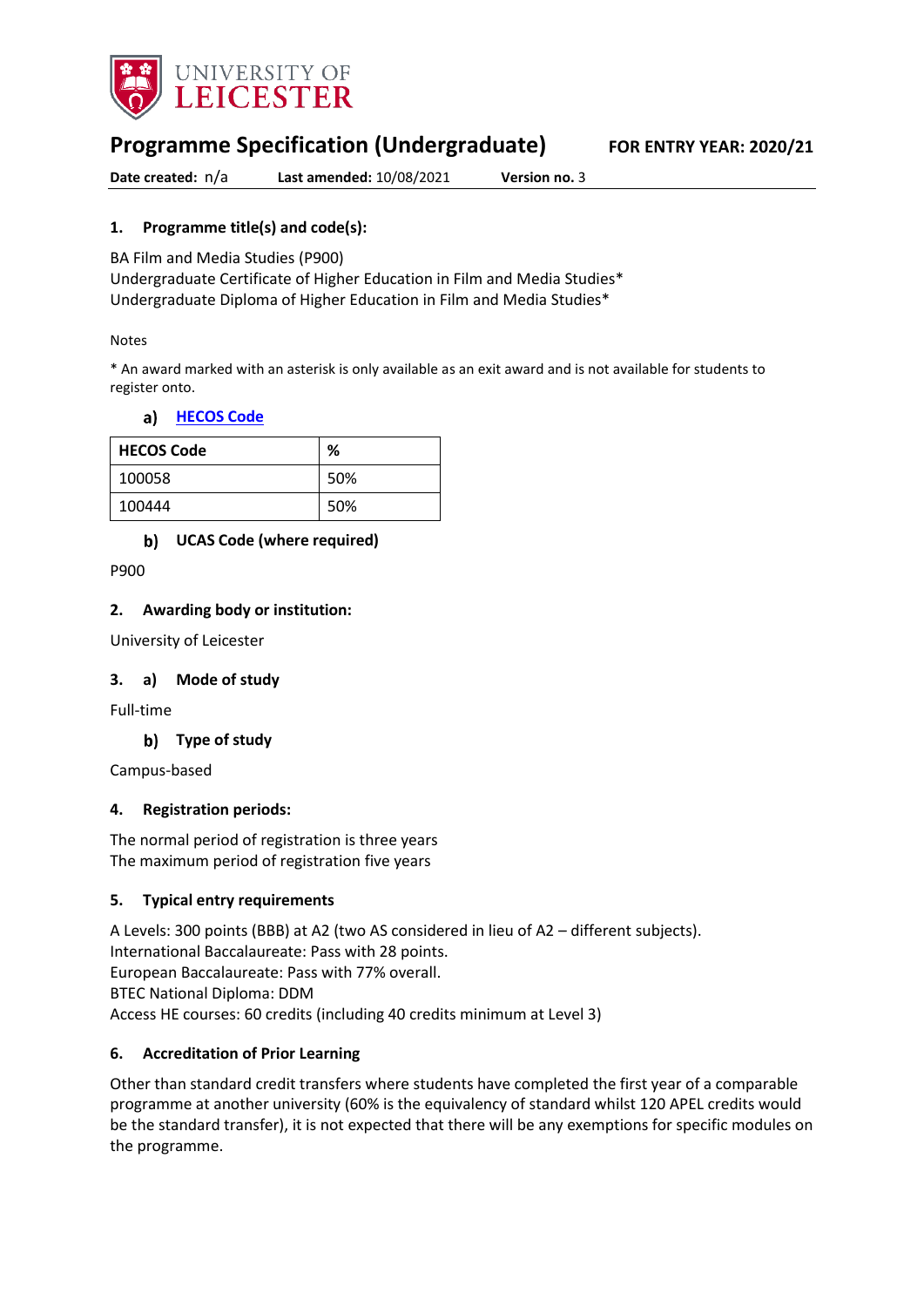#### **7. Programme aims**

The programme aims:

- To enable students to explore their interdisciplinary interests in Film and Media by providing a framework of high quality research-led teaching.
- To provide students with an intellectually stimulating and challenging programme that will draw and build upon the existing teaching and research strengths of History of Art and Film and Media and Communication.
- To equip students with knowledge and understanding of the interdisciplinary histories of film and mass media in a range of different societies and contexts.
- To facilitate students' awareness of the role and significance of film and mass media within their broader social, economic, cultural and political contexts, including both national and international levels.
- To introduce students to major critical and theoretical issues in the interdisciplinary fields of film and media studies, and to equip them with the appropriate methodologies for exploring those issues.
- To develop students' skills of critical analysis and analytical problem-solving.
- To acquire and develop the ability to communicate ideas clearly and coherently in a variety of forms, including both written and oral.
- To promote students' own independent learning skills and their ability to form independent critical judgements.
- To enhance students' employability by assisting them in the development of the range of subject-specific and transferable skills necessary for successful career development.

#### **8. Reference points used to inform the programme specification**

#### [QAA Benchmarking Statement](https://eur03.safelinks.protection.outlook.com/?url=https%3A%2F%2Fwww.qaa.ac.uk%2Fdocs%2Fqaa%2Fsubject-benchmark-statements%2Fsubject-benchmark-statement-communication-media-film-and-cultural-studies.pdf%3Fsfvrsn%3D28e2cb81_4&data=04%7C01%7Cmn29%40leicester.ac.uk%7C75eedf4f58064b63072308d8e9439438%7Caebecd6a31d44b0195ce8274afe853d9%7C0%7C0%7C637515823741731634%7CUnknown%7CTWFpbGZsb3d8eyJWIjoiMC4wLjAwMDAiLCJQIjoiV2luMzIiLCJBTiI6Ik1haWwiLCJXVCI6Mn0%3D%7C1000&sdata=TlHeIOw3raJAJU6Zg%2Fj3o9CGUOv%2B13CanUAhIk5ow%2F8%3D&reserved=0)

Framework for Higher Education Qualifications (FHEQ)

UK Quality Code for Higher Education

University Learning [Strategy](https://www2.le.ac.uk/offices/sas2/quality/learnteach)

[University Assessment Strategy](https://www2.le.ac.uk/offices/sas2/quality/learnteach)

University of Leicester Periodic Developmental Review Report

External Examiners' reports (annual)

United Nations Education for Sustainable Development Goals

Student Destinations Data

#### **9. Programme Outcomes**

Unless otherwise stated, programme outcomes apply to all awards specified in 1. Programme title(s).

#### **Discipline specific knowledge and competencies**

i) Mastery of an appropriate body of knowledge

| <b>Intended Learning</b>                                                                           | <b>Teaching and Learning Methods</b>                                                                                                                                                   | <b>How Demonstrated?</b>                                                                                                                                               |
|----------------------------------------------------------------------------------------------------|----------------------------------------------------------------------------------------------------------------------------------------------------------------------------------------|------------------------------------------------------------------------------------------------------------------------------------------------------------------------|
| <b>Outcomes</b>                                                                                    |                                                                                                                                                                                        |                                                                                                                                                                        |
| Demonstrate mastery of a wide<br>body of knowledge within the<br>fields of film and media studies, | Lectures, seminars, directed<br>reading and viewing, tutorials,<br>independent research (all modules),<br>resource-based learning, team<br>exercises, practical classes,<br>workshops. | Essays, examinations, dissertations<br>(assessed), seminar presentations<br>(assessed/unassessed), contributions<br>to seminar discussions, tutorials<br>(unassessed). |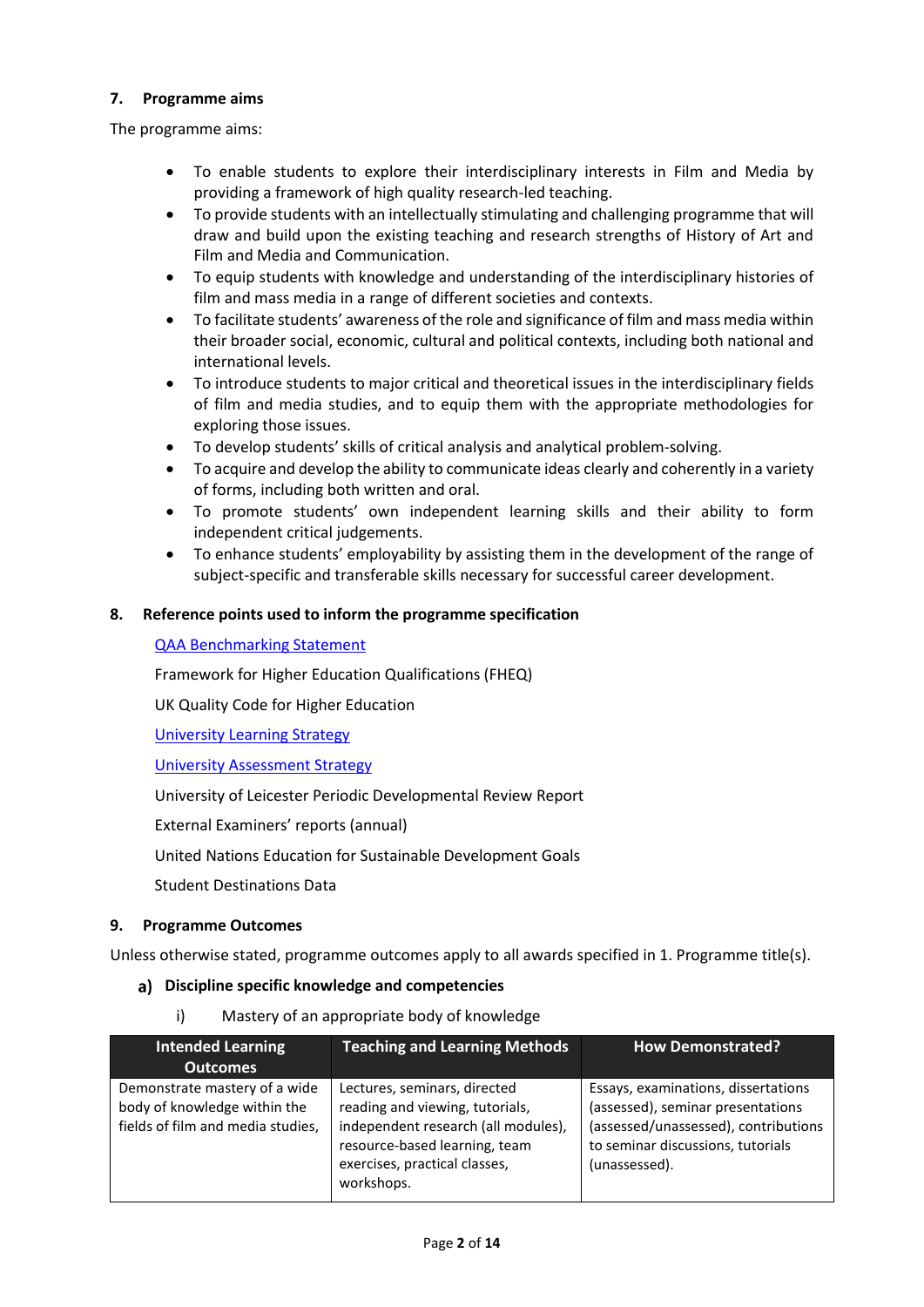### ii) Understanding and application of key concepts and techniques

| <b>Intended Learning Outcomes</b>                                                                                                                                                                                                                                                                                          | <b>Teaching and Learning Methods</b>                                                                                                                | <b>How Demonstrated?</b>                                                                                                                                                                    |
|----------------------------------------------------------------------------------------------------------------------------------------------------------------------------------------------------------------------------------------------------------------------------------------------------------------------------|-----------------------------------------------------------------------------------------------------------------------------------------------------|---------------------------------------------------------------------------------------------------------------------------------------------------------------------------------------------|
| Demonstrate understanding of<br>the role of film and media both<br>in their historical contexts and in<br>society today; demonstrate<br>understanding historical and<br>theoretical approaches to film<br>and media; apply those<br>approaches to the analysis of<br>specific film and media texts and<br>groups of texts. | Lectures, seminars, directed<br>reading, tutorials, independent<br>research, resource-based learning,<br>team exercises, film production<br>module. | Essays, examinations, dissertations,<br>seminar presentations, contributions<br>to seminars, independent research<br>exercises, reflective learning<br>portfolio, film production exercise. |
|                                                                                                                                                                                                                                                                                                                            |                                                                                                                                                     |                                                                                                                                                                                             |

# iii) Critical analysis of key issues

| <b>Intended Learning</b><br><b>Outcomes</b>                                                                                                                                                                                                 | <b>Teaching and Learning Methods</b>                                                                                  | <b>How Demonstrated?</b>                                                                                                                                                                            |
|---------------------------------------------------------------------------------------------------------------------------------------------------------------------------------------------------------------------------------------------|-----------------------------------------------------------------------------------------------------------------------|-----------------------------------------------------------------------------------------------------------------------------------------------------------------------------------------------------|
| Analyse the formal and<br>aesthetic properties of films<br>and the structures and<br>processes of the film and media<br>industries; understand the<br>relationships between<br>film/media texts and wider<br>social and cultural processes. | Lectures, seminars, directed<br>reading and viewing, tutorials,<br>independent research, resource-<br>based learning. | Essays, examinations, dissertations,<br>seminar presentations, contributions<br>to seminars, independent research<br>exercises, sequence analysis, book<br>and film reviews, web-based<br>projects. |

#### iv) Clear and concise presentation of material

| <b>Intended Learning</b>                                                                                                                                                                                                    | <b>Teaching and Learning Methods</b>                                         | <b>How Demonstrated?</b>                                                                                                                                                |
|-----------------------------------------------------------------------------------------------------------------------------------------------------------------------------------------------------------------------------|------------------------------------------------------------------------------|-------------------------------------------------------------------------------------------------------------------------------------------------------------------------|
| <b>Outcomes</b>                                                                                                                                                                                                             |                                                                              |                                                                                                                                                                         |
| Present and explain topics,<br>issues, ideas and arguments in a<br>variety of written and oral<br>forms - demonstrating skills of<br>analysis and synthesis of<br>material and appropriate use of<br>scholarly conventions. | Seminars, tutorials, workshops,<br>project and dissertation<br>supervisions. | Essays, examinations, dissertations<br>(written communication), seminar<br>presentations and reports (oral<br>communication), abstracts,<br>formative assignment plans. |

# v) Critical appraisal of evidence with appropriate insight

| <b>Intended Learning</b>                                                                                                                                                                                                                                                                      | <b>Teaching and Learning Methods</b>                                      | <b>How Demonstrated?</b>                                                                                                                                                      |
|-----------------------------------------------------------------------------------------------------------------------------------------------------------------------------------------------------------------------------------------------------------------------------------------------|---------------------------------------------------------------------------|-------------------------------------------------------------------------------------------------------------------------------------------------------------------------------|
| <b>Outcomes</b>                                                                                                                                                                                                                                                                               |                                                                           |                                                                                                                                                                               |
| Use both Humanities and Social<br>Science methodologies to<br>explore research questions<br>within the fields of film and<br>media studies; apply theoretical<br>models and frameworks to the<br>analysis of specific examples;<br>read, discuss and analyse<br>critically different sources. | Lectures, seminars, directed reading,<br>tutorials, independent elective. | Essays, examinations, dissertations,<br>seminar presentations, contributions<br>to seminars, independent research<br>exercises, annotated<br>bibliography, literature review. |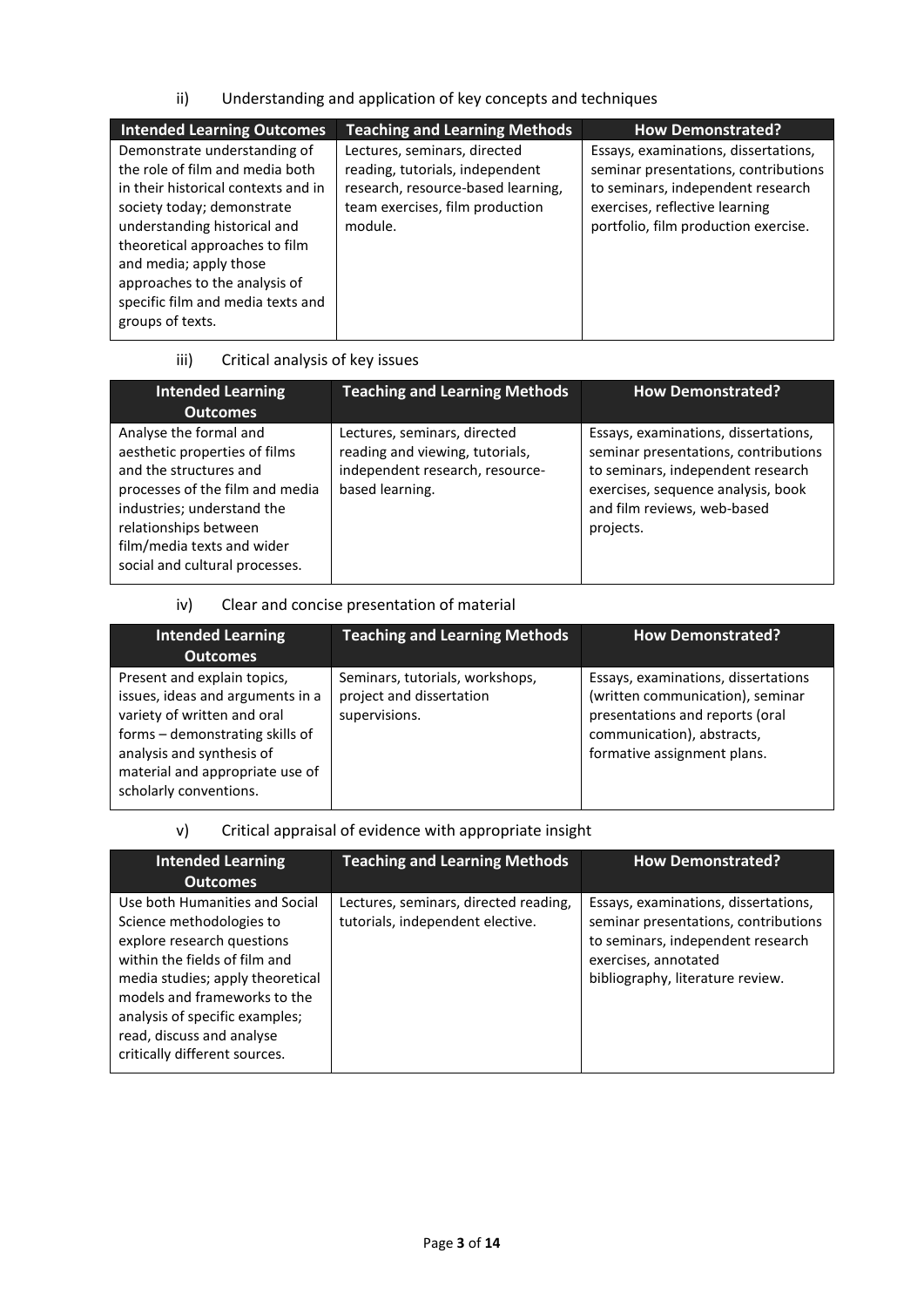### vi) Other discipline specific competencies

| <b>Intended Learning</b><br><b>Outcomes</b>                                                                                  | <b>Teaching and Learning Methods</b>                                                                | <b>How Demonstrated?</b>                                                                    |
|------------------------------------------------------------------------------------------------------------------------------|-----------------------------------------------------------------------------------------------------|---------------------------------------------------------------------------------------------|
| Research and write an<br>independently conceived and<br>sustained piece of film and/or                                       | Independent research, research and<br>skills workshops, tutorials and<br>dissertation supervisions. | Independent research projects, film<br>reviews, dissertation.                               |
| media research.<br>Ability to interpret audio-visual<br>imagery in its appropriate socio-<br>political and cultural content. | Tutorials, seminars, directed reading<br>and viewing, independent research<br>and screenings.       | Essays, film reviews, seminar<br>presentations, tutorials,<br>contributions to discussions. |
| Develop basic filmmaking skills<br>including planning, filming and<br>editing.                                               |                                                                                                     |                                                                                             |

# **Transferable skills**

### i) Oral communication

| <b>Intended Learning</b>                                                                                                                             | <b>Teaching and Learning Methods</b> | <b>How Demonstrated?</b>                                             |
|------------------------------------------------------------------------------------------------------------------------------------------------------|--------------------------------------|----------------------------------------------------------------------|
| <b>Outcomes</b>                                                                                                                                      |                                      |                                                                      |
| Ability to summarise ideas and<br>present arguments to a peer<br>group using appropriate<br>resources (including visual,<br>written and aural aids). | Workshops, seminars, tutorials.      | Seminar presentations - including<br>both individual and group work. |

#### ii) Written communication

| <b>Intended Learning</b><br><b>Outcomes</b>                                                                                                                                                             | <b>Teaching and Learning Methods</b> | <b>How Demonstrated?</b>                                                                                    |
|---------------------------------------------------------------------------------------------------------------------------------------------------------------------------------------------------------|--------------------------------------|-------------------------------------------------------------------------------------------------------------|
| Ability to present information<br>and to articulate concepts and<br>arguments fluently and<br>cogently in an acceptable<br>standard of written English and<br>observing correct scholarly<br>apparatus. | Workshops, seminars, tutorials.      | Essays, dissertations examinations,<br>annotated bibliography, book and<br>film reviews, sequence analysis. |

## iii) Information technology

| <b>Intended Learning</b><br><b>Outcomes</b>                                                                          | <b>Teaching and Learning Methods</b>                                                                     | <b>How Demonstrated?</b>                                                                               |
|----------------------------------------------------------------------------------------------------------------------|----------------------------------------------------------------------------------------------------------|--------------------------------------------------------------------------------------------------------|
| Demonstrate knowledge of and<br>competency in IT, including<br>theoretical knowledge of its<br>development and uses; | Workshops (IT-specific and study<br>skills related), seminars, tutorials,<br>computer practical classes. | Essays, examinations, dissertations,<br>independent research projects, IT<br>exercises (some modules). |
| competency in word processing<br>and use of multi-media<br>packages for research and<br>presentations.               | Skill sessions, online tutorials,<br>guided independent study.                                           | Group website and individual web-<br>based projects.                                                   |
| Create an effective website for<br>a film and art event.                                                             |                                                                                                          |                                                                                                        |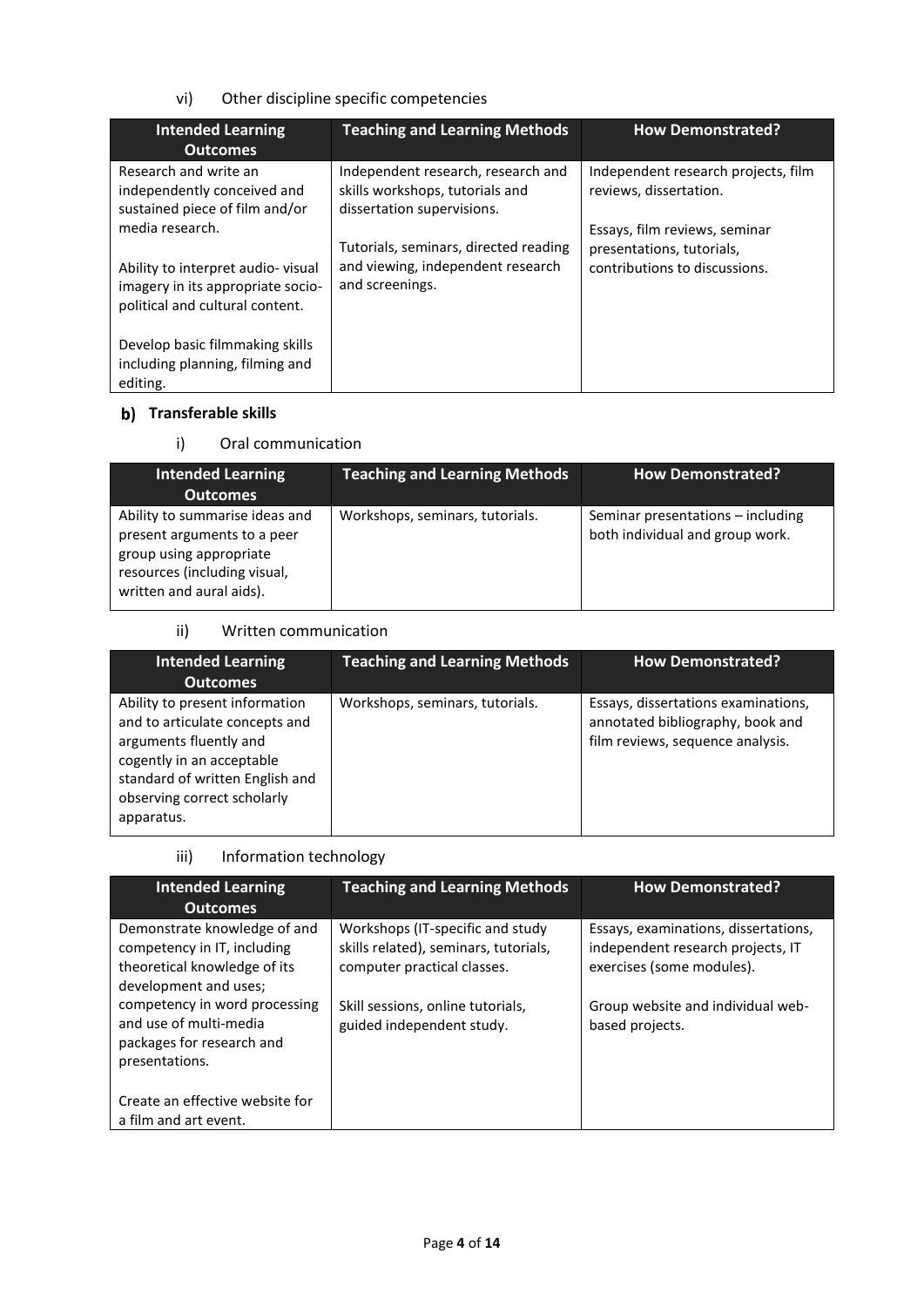## iv) Numeracy

| <b>Intended Learning</b><br><b>Outcomes</b>                                            | <b>Teaching and Learning Methods</b>                                      | <b>How Demonstrated?</b>                                                             |
|----------------------------------------------------------------------------------------|---------------------------------------------------------------------------|--------------------------------------------------------------------------------------|
| Demonstrate knowledge of<br>numeracy and use of statistics<br>in media-based research. | Lectures, seminars, directed reading,<br>tutorials, independent research. | Essays, dissertations, independent<br>research projects,<br>numeracy exercises (some |
| Ability to compose an event<br>budget.                                                 | Business proposal tutorials and<br>workshop.                              | modules).<br>Event proposal.                                                         |

# v) Team working

| <b>Intended Learning</b><br><b>Outcomes</b>                            | <b>Teaching and Learning Methods</b>                                 | <b>How Demonstrated?</b>                                        |
|------------------------------------------------------------------------|----------------------------------------------------------------------|-----------------------------------------------------------------|
| Ability to work in groups and to<br>develop skills in group            | Seminars, practical exercises<br>- e.g. Film Production and Film and | Group presentations, group projects                             |
| management, leadership and<br>peer responsibility.                     | Art modules.                                                         | Mock film and art event proposal<br>and website. Short video.   |
| Work as a team to devise an<br>event proposal and design a<br>website. |                                                                      | Team working together to create a<br>mock film event this year. |
| Work together or individually to<br>produce a short video.             |                                                                      |                                                                 |

## vi) Problem solving

| <b>Intended Learning</b><br><b>Outcomes</b>                                                                                                                                                         | <b>Teaching and Learning Methods</b>                                                                        | <b>How Demonstrated?</b>                                                                                    |
|-----------------------------------------------------------------------------------------------------------------------------------------------------------------------------------------------------|-------------------------------------------------------------------------------------------------------------|-------------------------------------------------------------------------------------------------------------|
| Capacity to address critical,<br>theoretical and historical<br>problems, and to identify<br>methods of solving them;<br>formulating answers while<br>understanding that further<br>questions arise. | Lectures, seminars, directed reading,<br>workshops, tutorials, team<br>exercises, film production exercise. | Essays, examinations, dissertations,<br>film production exercise, seminar<br>presentations, group projects. |

# vii) Information handling

| <b>Intended Learning</b><br><b>Outcomes</b>                                                                      | <b>Teaching and Learning Methods</b>                                              | <b>How Demonstrated?</b>                                                          |
|------------------------------------------------------------------------------------------------------------------|-----------------------------------------------------------------------------------|-----------------------------------------------------------------------------------|
| Gather, process, store, retrieve,<br>present and exchange data<br>relating to film/media theory<br>and practice. | Lectures, seminars, directed reading,<br>workshops, tutorials, team<br>exercises. | Essays, examinations, dissertations,<br>seminar presentations, group<br>projects. |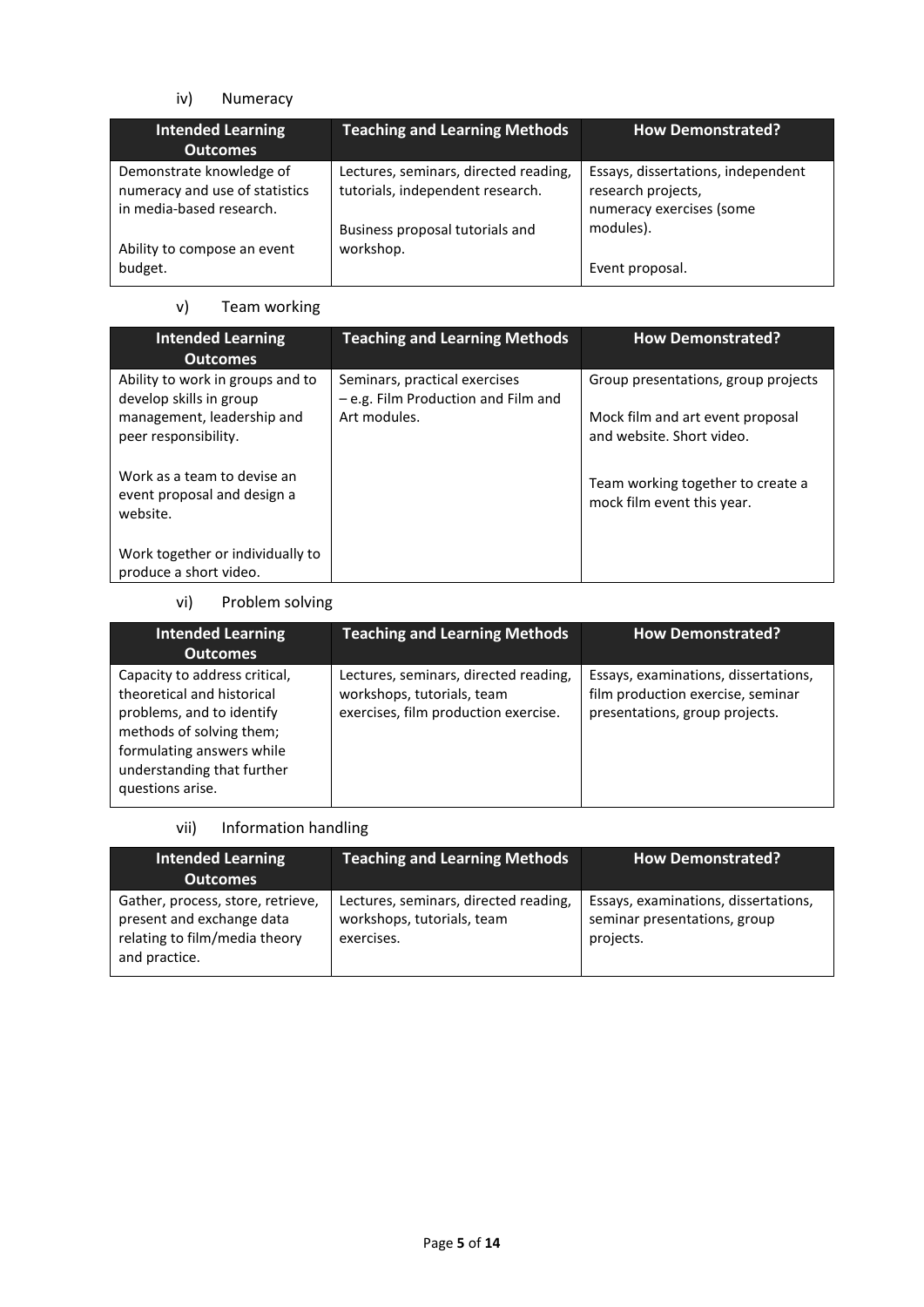viii) Skills for lifelong learning

| <b>Intended Learning</b><br><b>Outcomes</b>                                                                                                                                                                                                                                                                                                                                | <b>Teaching and Learning Methods</b>                                                                                               | <b>How Demonstrated?</b>                                                                                                                                                                                                                         |
|----------------------------------------------------------------------------------------------------------------------------------------------------------------------------------------------------------------------------------------------------------------------------------------------------------------------------------------------------------------------------|------------------------------------------------------------------------------------------------------------------------------------|--------------------------------------------------------------------------------------------------------------------------------------------------------------------------------------------------------------------------------------------------|
| Managing time and resources;<br>meeting deadlines; ability to<br>work independently; ability to<br>work in groups; ability to<br>communicate effectively in<br>both written and oral form;<br>ability to reflect critically on<br>students' own skills and<br>professional development;<br>encouraging the development<br>of independent thinking and<br>original thought. | Tutorials, seminars, lectures,<br>directed reading, independent<br>research, including online research<br>skills, group exercises. | Demonstrated throughout the<br>programme but demonstrated in<br>particular in the Film and Art event<br>proposal and website (year one), the<br>Working in the Creative Industries<br>portfolio (year two) and the<br>dissertation (year three). |
| Understand the importance and<br>begin to evidence the<br>development of transferable<br>skills specific to contemporary<br>employment in the creative<br>industries.                                                                                                                                                                                                      |                                                                                                                                    |                                                                                                                                                                                                                                                  |

#### **10. Progression points**

This programme follows the standard Scheme of Progression set out i[n Senate Regulations](http://www.le.ac.uk/senate-regulations) – see the version of Senate Regulation 5 governing undergraduate programmes relevant to the year of entry.

In cases where a student has failed to meet a requirement to progress he or she will be required to withdraw from the course

#### **Course transfers**

n/a

### **11. Criteria for award and classification**

This programme follows the standard scheme of undergraduate award and classification set out in [Senate Regulations](http://www.le.ac.uk/senate-regulations) – see the version of *Senate Regulation 5 governing undergraduate programmes* relevant to the year of entry.

#### **12. Special features**

- The programme combines approaches from both Film and Media Studies, allowing students to appreciate connections and differences brought by the two disciplines.
- Opportunities to learn and understand theoretical and historical aspects of the cinematic art in a thriving research environment.
- An introductory course in film production, which provides the elements of basic literacy for those who decide to pursue careers in filmmaking.
- The programme offers a study abroad opportunity in the first semester of the second year.

#### **13. Indications of programme quality**

The programme has received consistently positive reports from external examiners for the wide range of the curriculum, the clear progression across the course of the degree and the high quality of the teaching.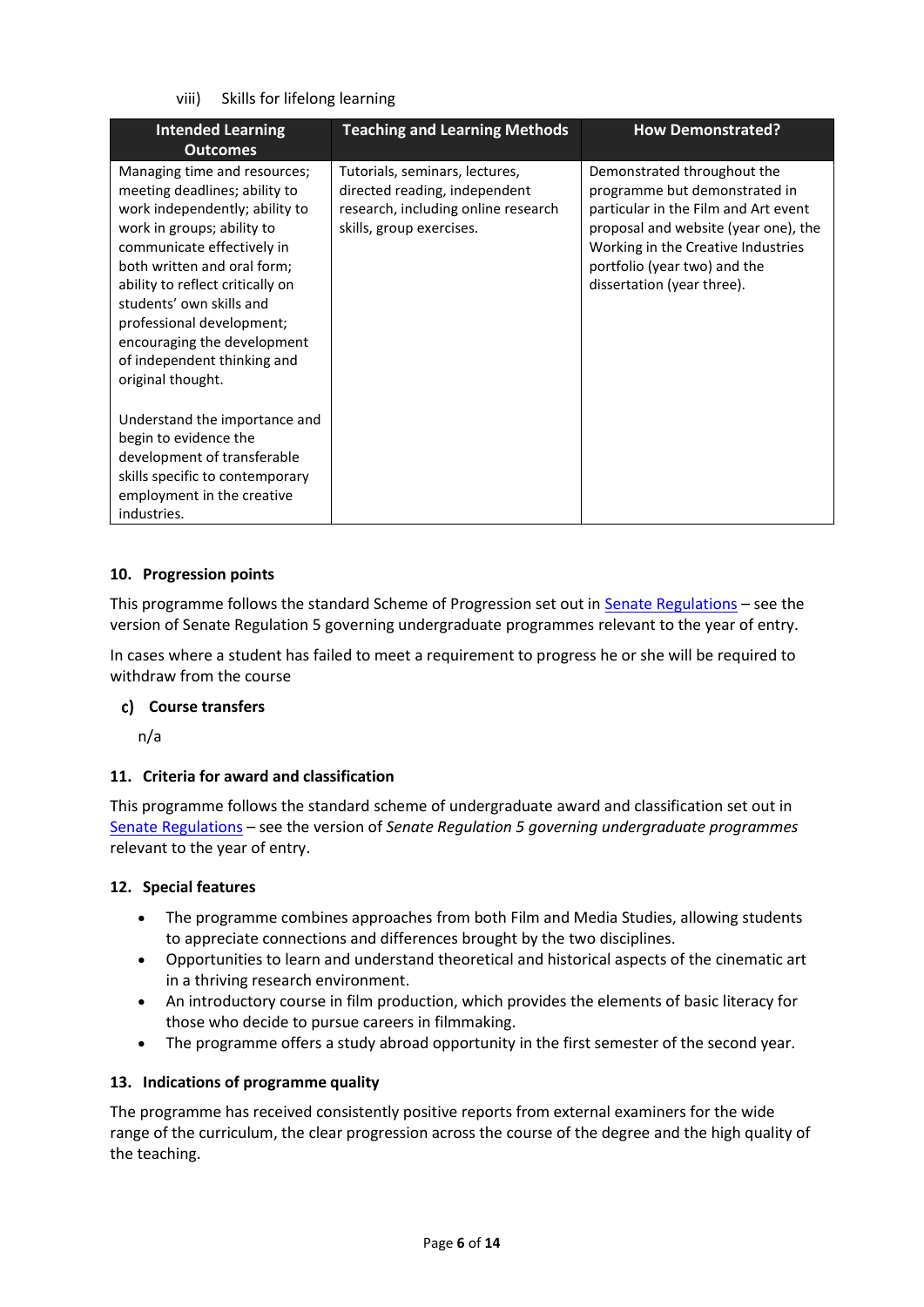# **14. External Examiner(s) reports**

The details of the External Examiner(s) for this programme and the most recent External Examiners' reports for this programme can be found at **[exampapers@Leicester](https://exampapers.le.ac.uk/)** [log-in required]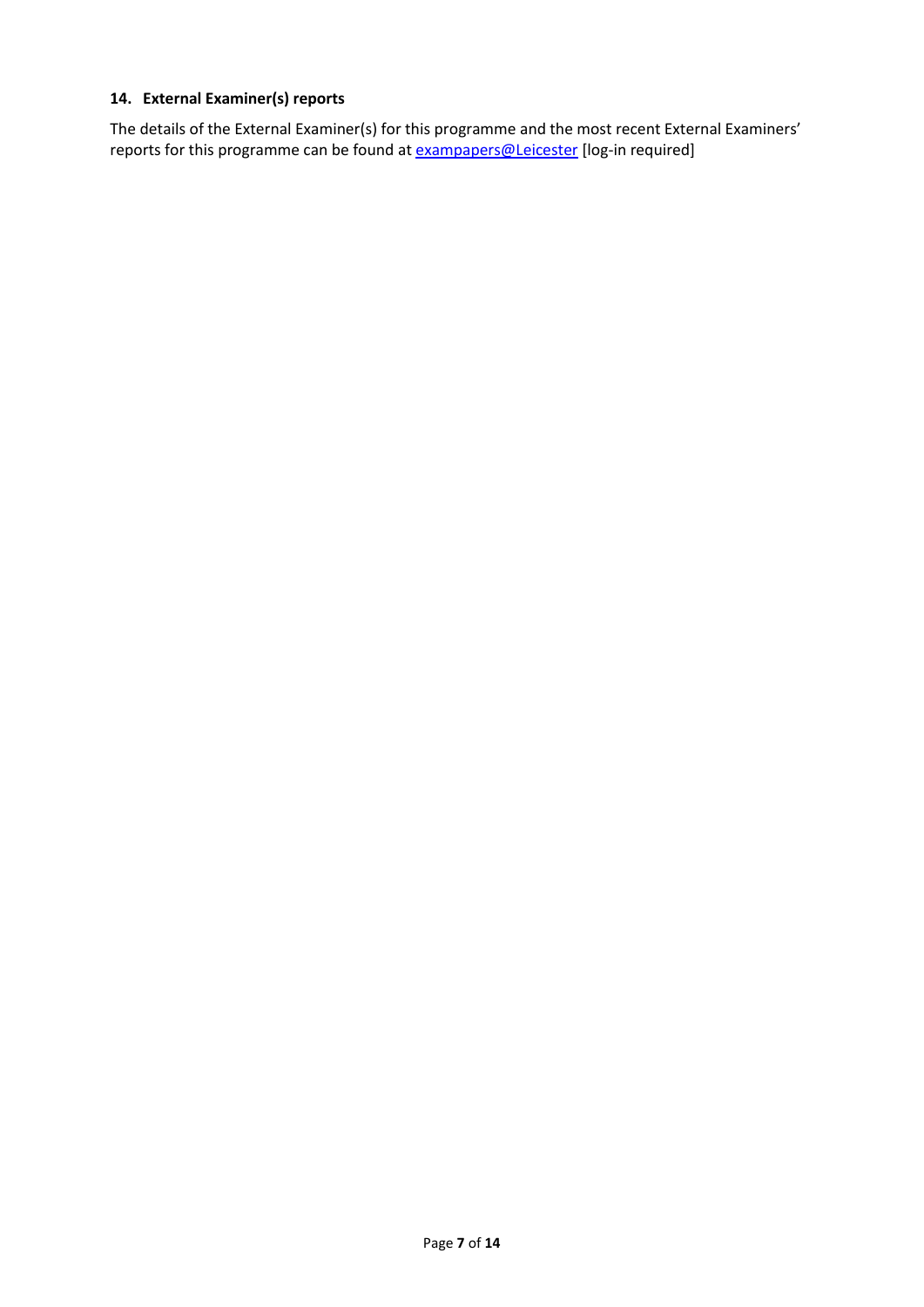

# **Programme Specification (Undergraduate) FOR ENTRY YEAR: 2020/21**

**Date created:** n/a **Last amended:** 10/08/2021 **Version no.** 3

# **Appendix 1: Programme structure (programme regulations)**

The University regularly reviews its programmes and modules to ensure that they reflect the current status of the discipline and offer the best learning experience to students. On occasion, it may be necessary to alter particular aspects of a course or module.

BA Film and Media Studies

**Level 4/Year 1 2020/21**

Credit breakdown

| <b>Status</b> | <b>Year long</b> | Semester 1 | Semester 2 |
|---------------|------------------|------------|------------|
| Core          | n/a              | 60 credits | 60 credits |
| Optional      | n/a              | n/a        | n/a        |

120 credits in total

Core modules

| Delivery period  | Code   | <b>Title</b>                                   | <b>Credits</b> |
|------------------|--------|------------------------------------------------|----------------|
| Sem 1            | HA1007 | <b>Reading Film</b>                            | 15 credits     |
| Sem 1            | HA1201 | Introduction to Film History I                 | 15 credits     |
| Sem 1            | MS1001 | Introduction to Media and Communication        | 30 credits     |
| Sem <sub>2</sub> | HA1224 | American Film and Visual Culture               | 15 credits     |
| Sem <sub>2</sub> | HA1115 | Film and Art: Academic Study and the Workplace | 15 credits     |
| Sem <sub>2</sub> | MS1002 | <b>Studying Media and Communication</b>        | 30 credits     |

**Notes**

n/a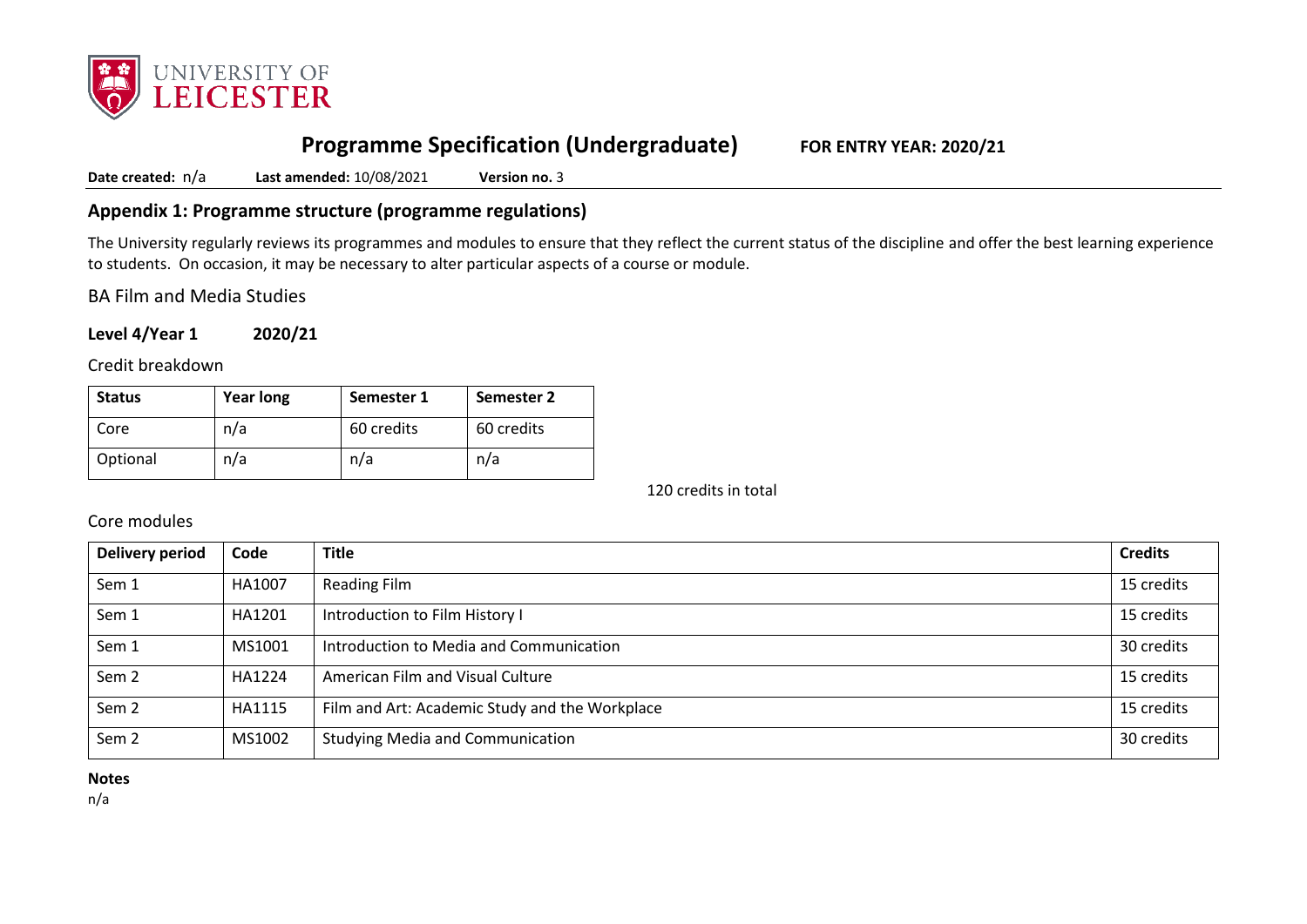# **Level 5/Year 2 2021/22**

## Credit breakdown

| <b>Status</b> | <b>Year long</b> | Semester 1 | Semester 2 |
|---------------|------------------|------------|------------|
| Core          | n/a              | 60 credits | 45 credits |
| Optional      | n/a              | n/a        | 15 credits |

120 credits in total

# Core modules

| <b>Delivery period</b> | Code   | <b>Title</b>                     | <b>Credits</b> |
|------------------------|--------|----------------------------------|----------------|
| Sem 1                  | HA2030 | <b>Researching World Cinemas</b> | 15 credits     |
| Sem 1                  | HA2429 | Film Production                  | 15 credits     |
| Sem 1                  | MS2009 | Digital Media and Everyday Life  | 30 credits     |
| Sem <sub>2</sub>       | HA2434 | Documentary Film and Television  | 15 credits     |
| Sem <sub>2</sub>       | HA2433 | Film, Reception and Consumption  | 15 credits     |
| Sem <sub>2</sub>       | MS2017 | <b>Television Studies</b>        | 15 credits     |

#### **Notes**

n/a

# Option modules

| Delivery period | Code   | Title                              | <b>Credits</b> |
|-----------------|--------|------------------------------------|----------------|
| Semester 2      | MS2005 | Working in the Creative Industries | 15 credits     |
| Semester 2      | MS2010 | Journalism Studies                 | 15 credits     |

### **Notes**

This is an indicative list of option modules and not definitive of what will be available. Option module choice is also subject to availability, timetabling, student number restrictions and, where appropriate, students having taken appropriate pre-requisite modules.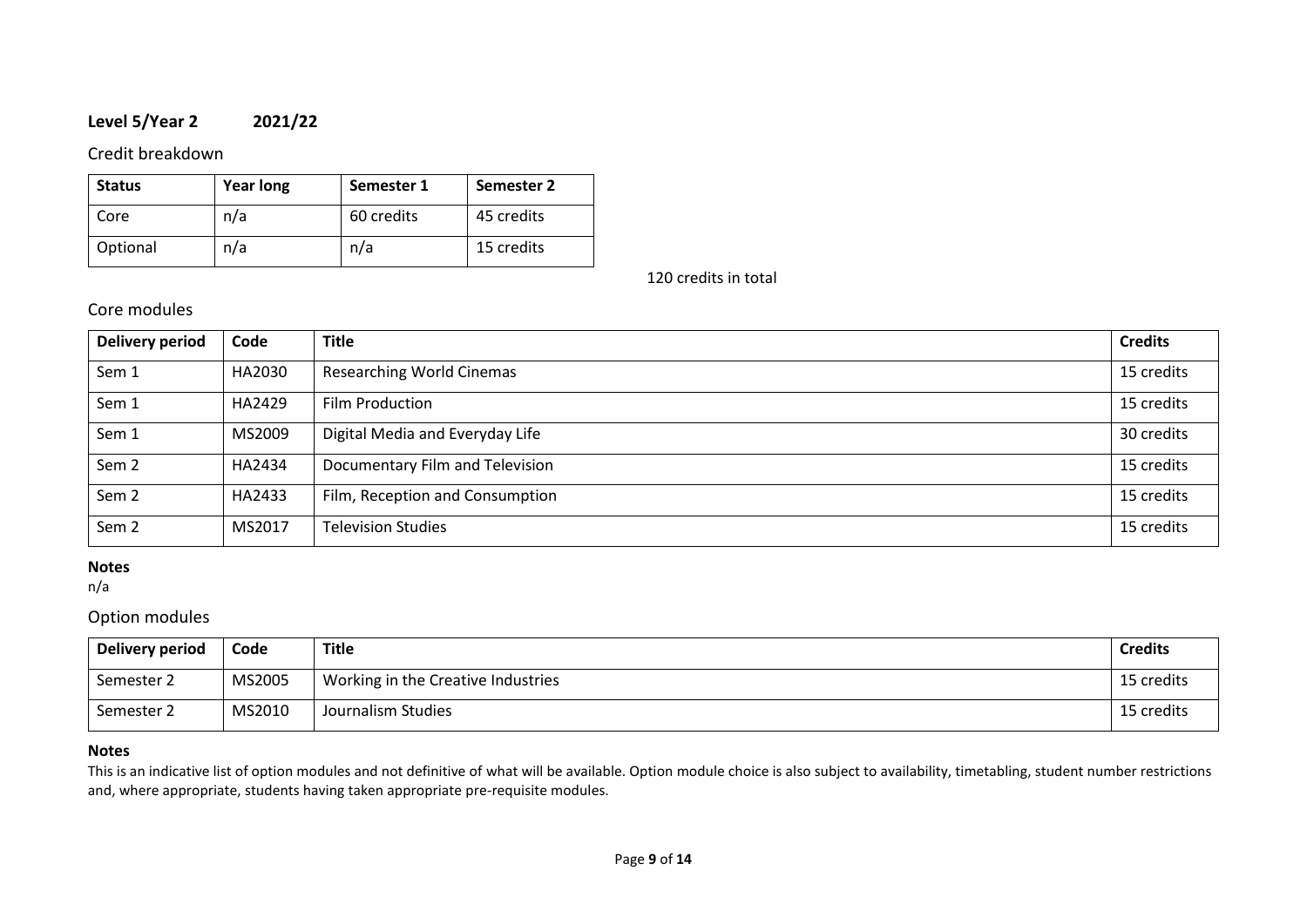# **Level 6/Year 3 2022/23**

Students must take a minimum of 45 credits in each subject. This includes a dissertation in either Film (45 credits) or Media (60 credits) which will count towards the minimum number of credits required in each subject.

Route for student taking HA3401 Film Studies dissertation (45 credits).

Credit breakdown

| <b>Status</b> | <b>Year long</b> | Semester 1 | Semester 2 |
|---------------|------------------|------------|------------|
| Core          | 45 credits       | 15 credits | 30 credits |
| Optional      | 75 credits       | 45 credits | 30 credits |

120 credits in total

Core modules

| Delivery period  | Code   | <b>Title</b>              | <b>Credits</b> |
|------------------|--------|---------------------------|----------------|
| Sem 1            | HA3401 | Film Studies Dissertation | 15 credits     |
| Sem <sub>2</sub> | HA3401 | Film Studies Dissertation | 30 credits     |

## **Notes**

n/a

# Option modules

| Delivery period | Code   | <b>Title</b>                                | <b>Credits</b> |
|-----------------|--------|---------------------------------------------|----------------|
| Semester 1      | HA3427 | New Chinese Cinemas                         | 15 credits     |
| Semester 1      | HA3432 | Contemporary Hollywood                      | 15 credits     |
| Semester 1      | HA3438 | <b>Hitchcock and Film History</b>           | 15 credits     |
| Semester 1      | HA3447 | Contemporary European Cinema                | 15 credits     |
| Semester 1      | HA3465 | Seriality: Film, Television and Other Media | 15 credits     |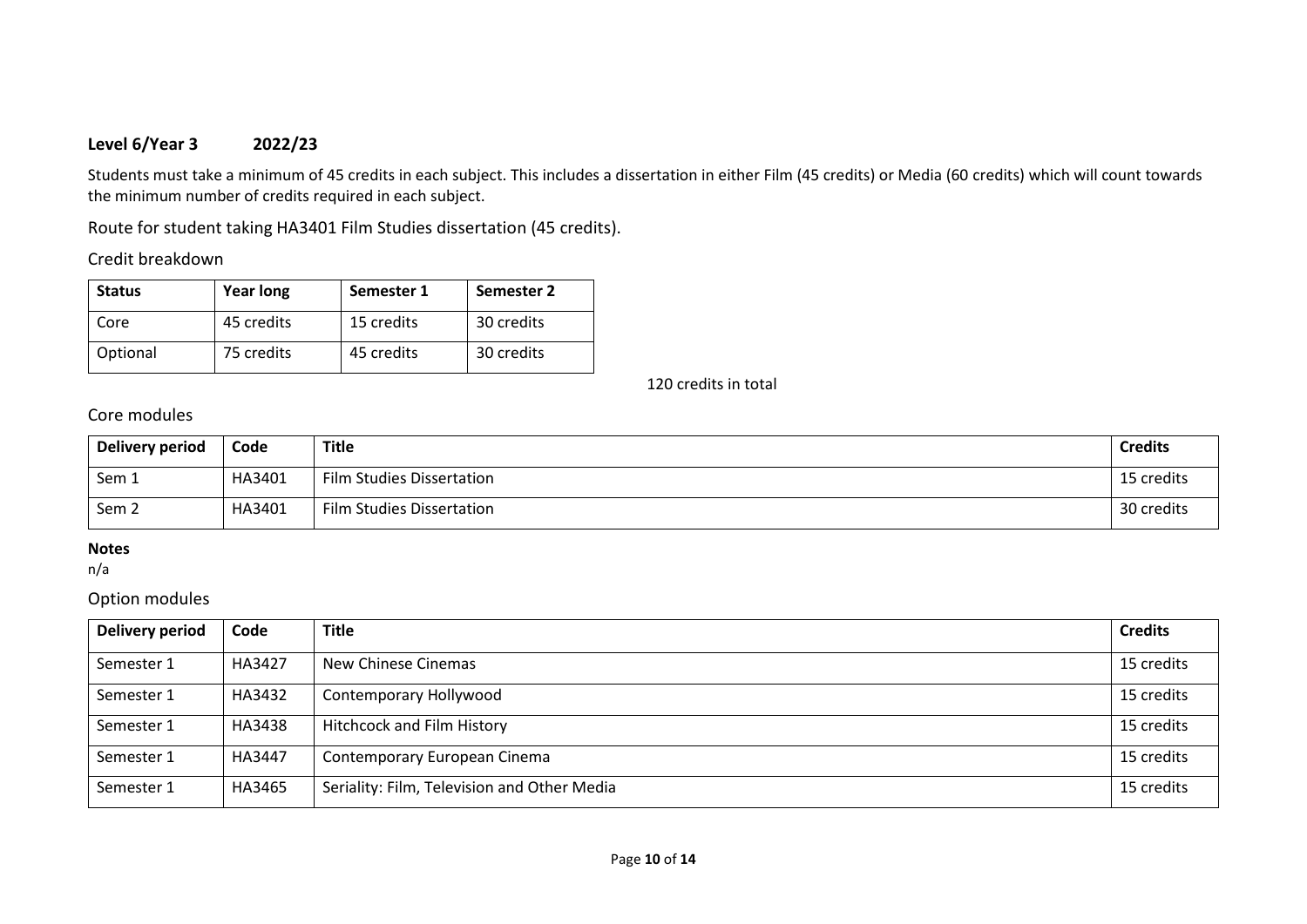| <b>Delivery period</b> | Code   | <b>Title</b>                                           | <b>Credits</b> |
|------------------------|--------|--------------------------------------------------------|----------------|
| Semester 1             | IT3139 | Postwar Italian Cinema                                 | 15 credits     |
| Semester 1             | MS3003 | <b>Environmental Communication</b>                     | 15 credits     |
| Semester 1             | MS3004 | <b>Global Cultures</b>                                 | 15 credits     |
| Semester 1             | MS3009 | The Media, Celebrity and Fan Culture                   | 15 credits     |
| Semester 1             | MS3011 | <b>Games and Culture</b>                               | 15 credits     |
| Semester 1             | MS3013 | Media and the Body                                     | 15 credits     |
| Semester 1             | MS3014 | Media on Film                                          | 15 credits     |
| Semester 1             | MS3024 | <b>Reporting Panics</b>                                | 15 credits     |
| Semester 1             | MS3026 | <b>Community Radio in Practice</b>                     | 15 credits     |
| Semester 1             | SP3140 | Cinematic Representations of Latin America             | 15 credits     |
| Semester 2             | FR3140 | Norms and Margins in French Cinema                     | 15 credits     |
| Semester 2             | HA3030 | Women in Cinema                                        | 15 credits     |
| Semester 2             | HA3433 | Screen Affect                                          | 15 credits     |
| Semester 2             | HA3436 | Stardom and Identities in Chinese and American Cinemas | 15 credits     |
| Semester 2             | HA3439 | Film and Art Journalism                                | 15 credits     |
| Semester 2             | HA3464 | Screen Gothic                                          | 15 credits     |
| Semester 2             | HA3475 | Post-war British Popular Culture                       | 15 credits     |
| Semester 2             | MS3000 | Media and Gender                                       | 15 credits     |
| Semester 2             | MS3005 | <b>Music as Communication</b>                          | 15 credits     |
| Semester 2             | MS3019 | Advertising/Consumer Culture                           | 15 credits     |
| Semester 2             | MS3025 | Online Journalism: Theory and Practice                 | 15 credits     |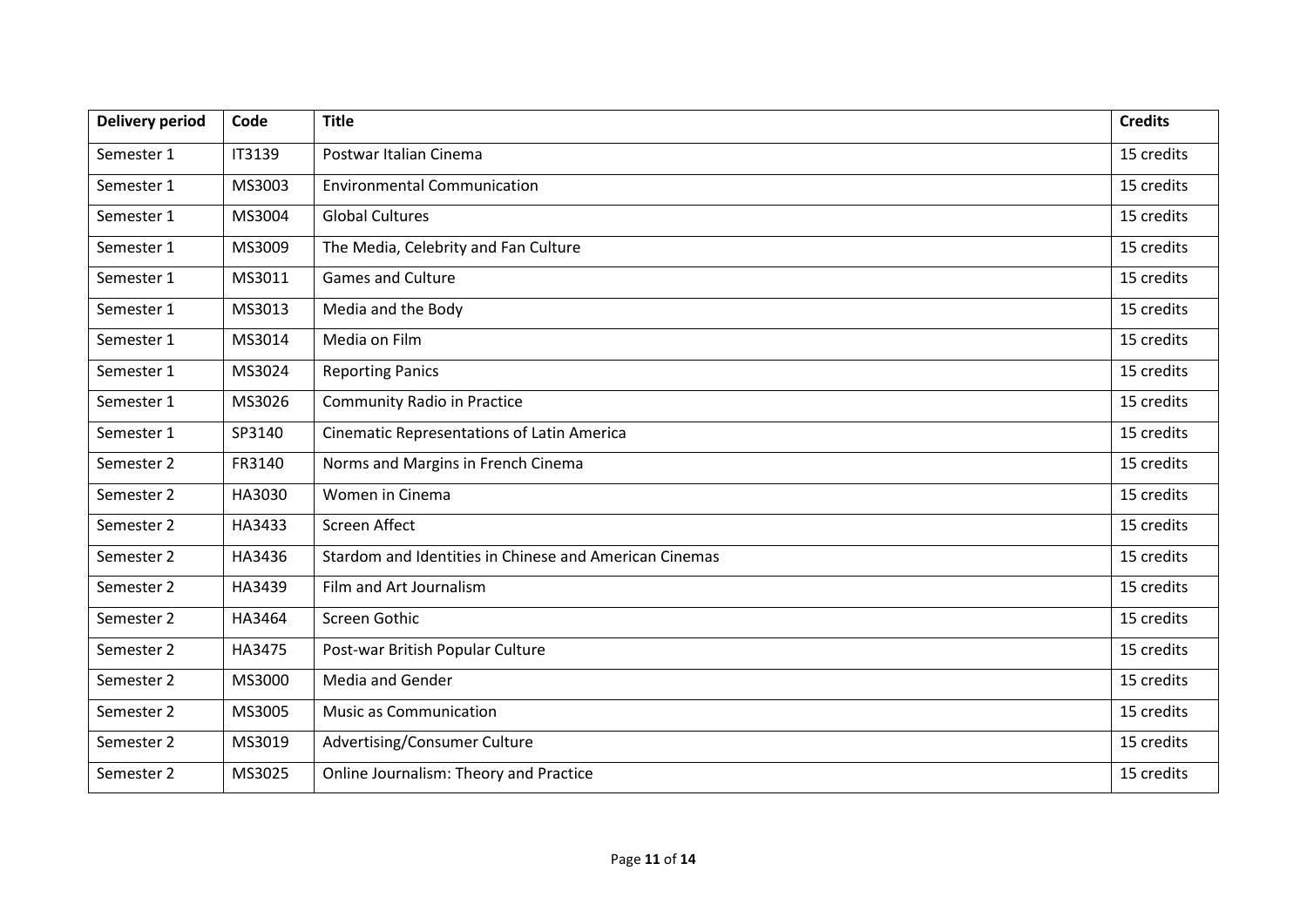| Delivery period | Code   | <b>Title</b>                       | <b>Credits</b> |
|-----------------|--------|------------------------------------|----------------|
| Semester 2      | MS3026 | <b>Community Radio in Practice</b> | 15 credits     |
| Semester 2      | MS3027 | Writing for PR                     | 15 credits     |
| Semester 2      | SP3145 | The Cinema of Luis Buñuel          | 15 credits     |

#### **Notes**

Students will take three options in Semester 1 and two options in Semester 2.

This is an indicative list of option modules and not definitive of what will be available. Option module choice is also subject to availability, timetabling, student number restrictions and, where appropriate, students having taken appropriate pre-requisite modules.

# **Level 6/Year 3 2023/24**

Students must take a minimum of 45 credits in each subject. This includes a dissertation in either Film (45 credits) or Media (60 credits) which will count towards the minimum number of credits required in each subject.

Route for student taking MS3030 Media dissertation (60 credits).

### Credit breakdown

| <b>Status</b> | <b>Year long</b> | Semester 1 | Semester 2 |
|---------------|------------------|------------|------------|
| Core          | 60 credits       | 30 credits | 30 credits |
| Optional      | 60 credits       | 30 credits | 30 credits |

120 credits in total

# Core modules

| Delivery period | Code   | <b>Title</b>                      | <b>Credits</b> |
|-----------------|--------|-----------------------------------|----------------|
| Sem 1           | HA3401 | <b>Media Studies Dissertation</b> | 15 credits     |
| Sem 2           | HA3401 | <b>Media Studies Dissertation</b> | 30 credits     |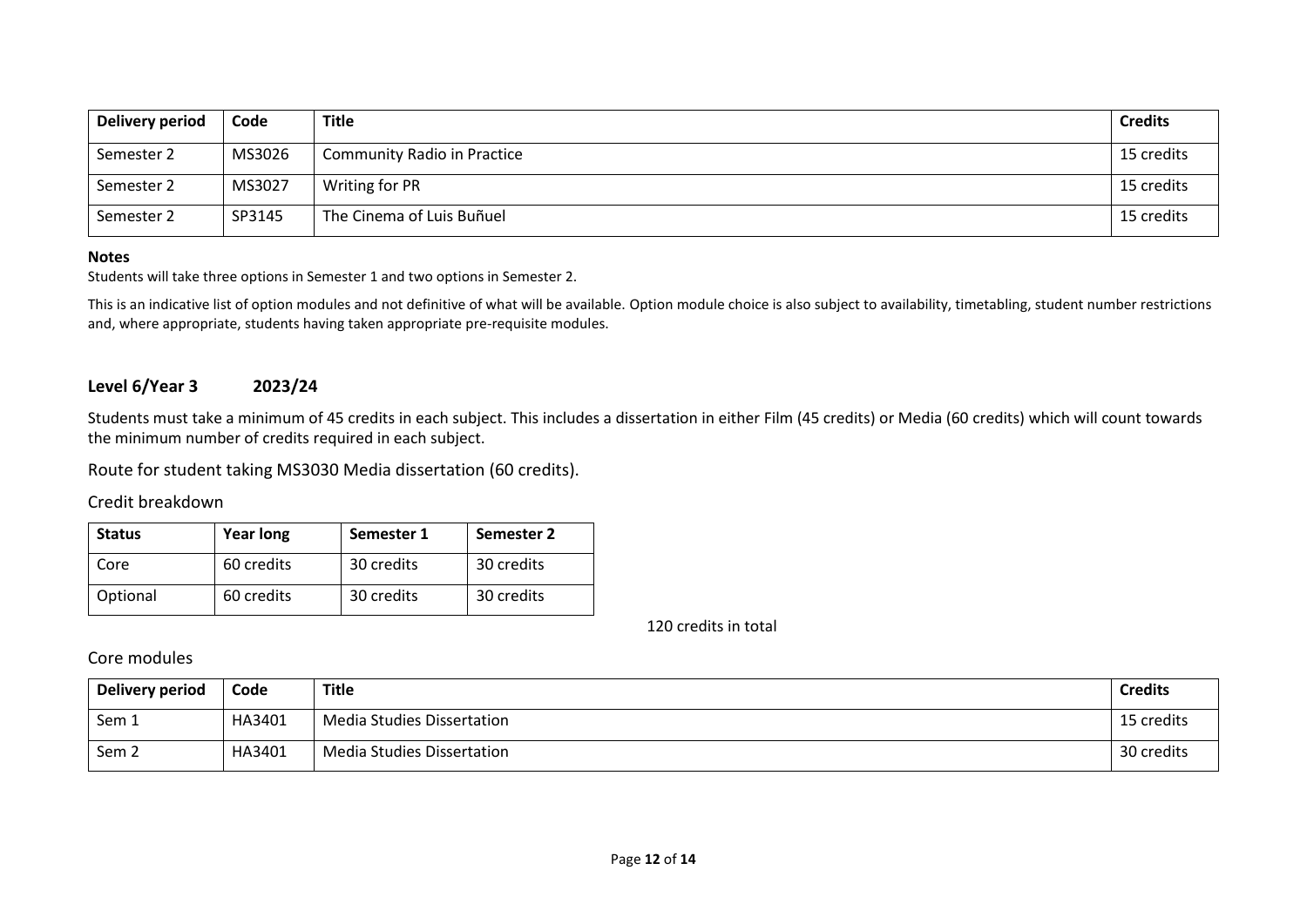# **Notes**

n/a

# Option modules

| <b>Delivery period</b> | Code   | <b>Title</b>                                           | <b>Credits</b> |
|------------------------|--------|--------------------------------------------------------|----------------|
| Semester 1             | HA3465 | Seriality: Film, Television and Other Media            | 15 credits     |
| Semester 1             | HA3447 | Contemporary European Cinema                           | 15 credits     |
| Semester 1             | HA3432 | Contemporary Hollywood                                 | 15 credits     |
| Semester 1             | HA3438 | Hitchcock and Film History                             | 15 credits     |
| Semester 1             | MS3003 | <b>Environmental Communication</b>                     | 15 credits     |
| Semester 1             | MS3014 | Media on Film                                          | 15 credits     |
| Semester 1             | MS3009 | The Media, Celebrity and Fan Culture                   | 15 credits     |
| Semester 1             | MS3011 | <b>Games and Culture</b>                               | 15 credits     |
| Semester 1             | MS3013 | Media and the Body                                     | 15 credits     |
| Semester 1             | MS3024 | <b>Reporting Panics</b>                                | 15 credits     |
| Semester 1             | MS3004 | <b>Global Cultures</b>                                 | 15 credits     |
| Semester 1             | IT3139 | Postwar Italian Cinema                                 | 15 credits     |
| Semester 1             | SP3140 | <b>Cinematic Representations of Latin America</b>      | 15 credits     |
| Semester 2             | HA3436 | Stardom and Identities in Chinese and American Cinemas | 15 credits     |
| Semester 2             | HA3433 | Screen Affect                                          | 15 credits     |
| Semester 2             | HA3030 | Women in Cinema                                        | 15 credits     |
| Semester 2             | HA3427 | <b>New Chinese Cinemas</b>                             | 15 credits     |
| Semester 2             | HA3439 | Film and Art Journalism                                | 15 credits     |
| Semester 2             | HA3475 | Post-war British Popular Culture                       | 15 credits     |